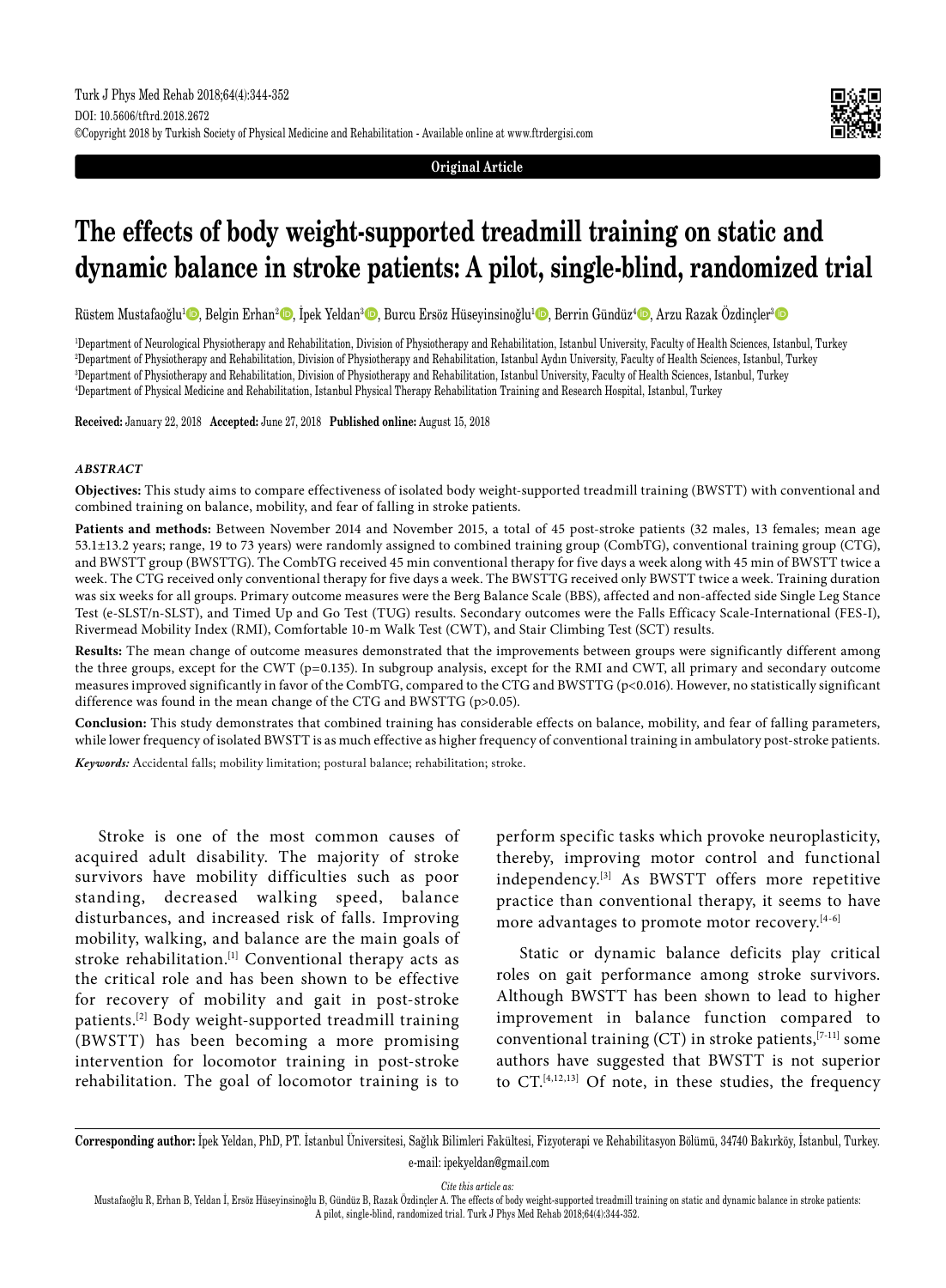of BWSTT and CT were not similar. Although it is known that dosing parameters such as amounts, frequencies, and durations in neurorehabilitation are important issues to prescribe motor therapy,  $[14,15]$ there is no consensus on the most beneficial method and the optimal training dose to improve balance function in stroke patients. On the other hand, it is well-known that balance impairment have a profound impact on fear of falling. It has been reported that chronic stroke patients with a history of multiple falls are more likely to experience fear of falling. To the best of our knowledge, although there are some studies investigating the impact of BWSTT on balance confidence, <a>[10,16]</a> there is no study evaluating the level of fear of falling after BWSTT in stroke patients in the literature.

In the present study, we hypothesized that applying combined training would cause better results than CT or BWSTT alone. In addition, the participants who receive CT with a higher frequency would demonstrate improved performance in the outcome measures, compared to the lower frequency of BWSTT. Therefore, we aimed to compare the effects of CT, BWSTT, and the combination of these interventions (combined training) in improving balance, mobility, and fear of falling in post-stroke patients.

# **PATIENTS AND METHODS**

This pilot, single-blind, prospective, randomized study included a total of 45 post-stroke patients (32 males, 13 females; mean age 53.1±13.2 years; range, 19 to 73 years) between November 2014 and November 2015. The patients were randomly assigned to combined training group (CombTG), conventional training group (CTG), and BWSTT group (BWSTTG). An informed consent was obtained from each patient. The study protocol was approved by the Institutional Review Board (2014/A-23). The study was conducted in accordance with the principles of the Declaration of Helsinki. The Clinical Registration Number is ClinicalTrials.gov ID:NCT02735148. All participants were recruited from a public rehabilitation hospital. *The inclusion criteria were as follows: (i)* stroke onset at least three months before the study, *(ii)* age range of 18-75 years old, *(iii)* to be able to walk 10 m independently or under supervision, and *(iv)* to be able to understand all instructions during treatment sessions (Mini-Mental State Examination Score ≥24 points).[17] *Exclusion criteria were as follows: (i)* a previous stroke, *(ii)* musculoskeletal disorders causing contracture or limited range of motion in their lower extremities affecting walking, and *(iii)* severe heart disease or medically uncontrolled hypertension.

A total of 107 patients were assessed for eligibility by two physical medicine and rehabilitation specialists (Figure 1). Of these, 45 patients were found to be eligible for the study. Randomization was performed by random number generator of the Microsoft Office Excel Software, which gives a random number between 0 and 1 to each treatment columns (Group distribution: 0-<0.33=CombTG, 0.33-<0.66=CT, 0.66-1=BWSTT). Sorting of random number row was performed from the largest to the smallest numbers by the sort and filter menu. To ensure a distribution balance among three groups, stratification of treatment assignments was accomplished by the ambulation levels according to the Functional Ambulation Scale (FAS). After randomization, primary and secondary outcome assessments at baseline and after training were performed by a blinded assessor.

# **Training protocol**

# *Conventional training*

After the assessment, a rehabilitation program was planned according to each participant's functional level and requirements. The CT program focused on trunk stabilization, weight transfer to the paretic leg, and walking between parallel bars or on the ground. Treatment activities were designed to improve balance, while encouraging the participant to use his or her more paretic lower limb. Verbal and tactile cues were used to encourage symmetrical weight distribution. The training was also complicated by adding arm activities and reaching activities while walking forward, backward and side to side. The CTG received a session lasted 45 min according to the government's health insurance rules for five week days over six weeks.

# *Body Weight-Supported Treadmill Training*

The Lokomat system (Hocoma AG, Volketswil, Switzerland) with an integrated treadmill and a motordriven body weight support system with real-time feedback control for precise body weight unloading was used for the BWSTT. For each participant, the body weight portion was ensured by a security belt while walking. Approximately 30 to 40% of an individual's body weight was supported during the first session and decreased by relative 10% increments per session as tolerated without substantial knee buckling or toe drag.  $[18]$  The velocity of treadmill was adjusted from 1.2-2.6 km/h and was set to the maximum speed tolerated by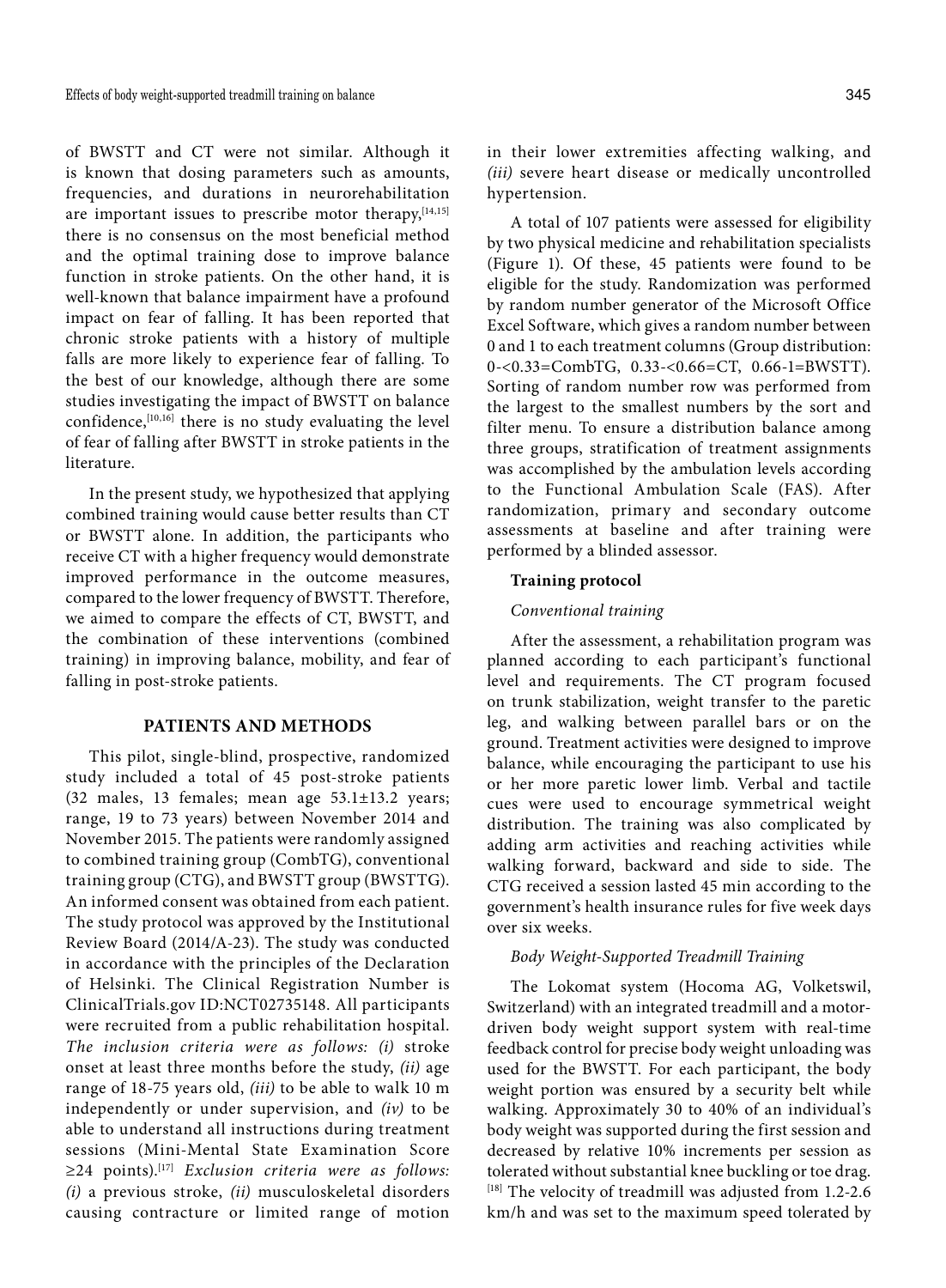

**Figure 1.** CONSORT flowchart of the study.

CombTG: Combined training group; BWSTT: Body weight supported treadmill training; CTG: Conventional training group; CT: Conventional training; BWSTTG: Body weight supported treadmill training group.

the patient during sessions.<sup>[19]</sup> Each session included setup, commands, and resting time. Verbal instructions were used for encouragement, but no manual assistance was provided to improve gait pattern. All parameters were individually adjusted for each session. The actual training time was 45 min per session, excluding time required for putting on equipment and operation of the computer. The BWSTTG received 45 min, two nonconsecutive days per week for six-week gait training on the Lokomat. According to the governmental health insurance coverage, the patients received BWSTT twice a week. All patients were invited to the hospital's CT program at the end of study.

## *Combined training*

Combined training patients received inpatient rehabilitation. The CombTG received BWSTT (Lokomat; 45 min, two non-consecutive days per week for six weeks) combined with CT (45 min, five days per week for six weeks).

# **Outcome measures**

The outcome measurements were obtained before and immediately after training program. All participants were allowed to use assistive devices during testing.

Demographic and clinical features were recorded for each participant at baseline.

#### **Primary outcomes**

# *The Berg Balance Scale (BBS)*

This 14-item objective measure was used to assess postural control and balance of the participants. Itemlevel scores of BBS range from 0-4. Total scores of items were used in this study. A higher score indicates a better mobility performance.<sup>[20,21]</sup>

#### *The Single Leg Stance Test (SLST)*

Static balance was measured by SLST. Shortened time to stand on one leg was accepted as a marker for decreased balance function.<sup>[22]</sup>

## *The Timed Up and Go Test (TUG)*

The TUG was used to assess balance and functional mobility of post-stroke patients. A lower duration indicates better mobility performance.<sup>[13,23,24]</sup>

## **Secondary outcomes**

#### *The Falls Efficacy Scale-International (FES-I)*

The FES-I was used to assess the fear of falling level of participants about falling during indoor or outdoor activities. It has 16 items scored on a four-point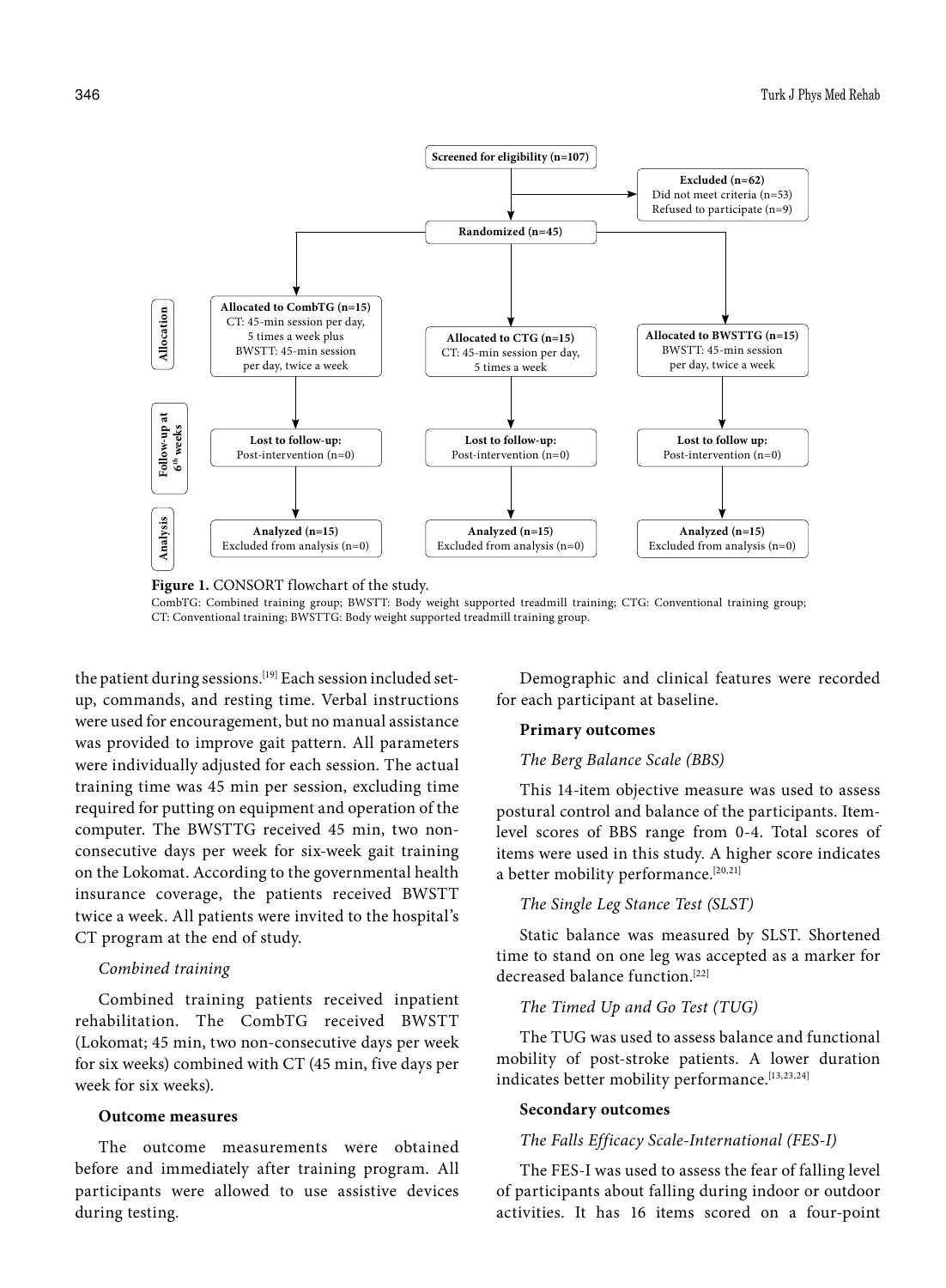| Table 1. Baseline demographic and clinical characteristics of the patients                                                                                                                                                    |                 |                 |                 |               |                               |              |              |              |                   |                |                |               |                    |
|-------------------------------------------------------------------------------------------------------------------------------------------------------------------------------------------------------------------------------|-----------------|-----------------|-----------------|---------------|-------------------------------|--------------|--------------|--------------|-------------------|----------------|----------------|---------------|--------------------|
|                                                                                                                                                                                                                               |                 |                 | $CombTG (n=15)$ |               |                               |              | $CTG$ (n=15) |              |                   |                | $BWSTTG(n=15)$ |               |                    |
|                                                                                                                                                                                                                               | $\mathbf{u}$    | $Mean \pm SD$   | Median          | Min-Max       | $\blacksquare$                | Mean:5D      | Median       | Min-Max      | $\blacksquare$    | Mean:SD        | Median         | Min-Max       | ρ                  |
| Age (year)                                                                                                                                                                                                                    |                 | $52.8 \pm 13.8$ |                 |               |                               | 52.6±14.7    |              |              |                   | 53.7±11.6      |                |               | 0.903\$            |
| Gender                                                                                                                                                                                                                        |                 |                 |                 |               |                               |              |              |              |                   |                |                |               | $1.000*$           |
| Female<br>Male                                                                                                                                                                                                                | 50              |                 |                 |               | $\equiv$<br>4                 |              |              |              | $\equiv$<br>4     |                |                |               |                    |
|                                                                                                                                                                                                                               |                 | $26.5 + 3.6$    |                 |               |                               | $26.5 + 4.1$ |              |              |                   | $27.1 + 4.9$   |                |               |                    |
| Body Mass Index (kg/m <sup>2</sup> )                                                                                                                                                                                          |                 |                 |                 |               |                               |              |              |              |                   |                |                |               | 0.887\$            |
| Smoking<br>Yes                                                                                                                                                                                                                |                 |                 |                 |               |                               |              |              |              |                   |                |                |               | $0.382\dagger$     |
| $\stackrel{\circ}{\mathbf{Z}}$                                                                                                                                                                                                | 50              |                 |                 |               | 69                            |              |              |              | $\infty$ $\sim$   |                |                |               |                    |
| Dominant side                                                                                                                                                                                                                 |                 |                 |                 |               |                               |              |              |              |                   |                |                |               | $0.302*$           |
| Right                                                                                                                                                                                                                         | $\frac{2}{3}$ ന |                 |                 |               | $\overline{=}$ $-$            |              |              |              | 15                |                |                |               |                    |
| Left                                                                                                                                                                                                                          |                 |                 |                 |               |                               |              |              |              |                   |                |                |               |                    |
| Affected side                                                                                                                                                                                                                 |                 |                 |                 |               |                               |              |              |              |                   |                |                |               | $0.923\dagger$     |
| Right<br>Left                                                                                                                                                                                                                 | $\circ$ $\circ$ |                 |                 |               | 50                            |              |              |              | $\infty$ $\sim$   |                |                |               |                    |
| Type of lesion                                                                                                                                                                                                                |                 |                 |                 |               |                               |              |              |              |                   |                |                |               | 1.000 <sup>†</sup> |
| Hemorrhagic                                                                                                                                                                                                                   | $\infty$ $\sim$ |                 |                 |               |                               |              |              |              | $\sim$ $\infty$   |                |                |               |                    |
| Ischemic                                                                                                                                                                                                                      |                 |                 |                 |               | $\sim$ $\infty$               |              |              |              |                   |                |                |               |                    |
| Time after stroke<br>Month                                                                                                                                                                                                    |                 |                 | 12.5            | $3 - 36$      |                               |              | 11.0         | $4 - 28$     |                   |                | 12.0           | $7 - 18$      | $0.975\frac{1}{7}$ |
| Other illnesses                                                                                                                                                                                                               |                 |                 |                 |               |                               |              |              |              |                   |                |                |               |                    |
| $\frac{1}{2}$                                                                                                                                                                                                                 |                 |                 |                 |               | 6                             |              |              |              | 4                 |                |                |               |                    |
| Hypertension<br>Diabetes                                                                                                                                                                                                      | $5 - 5$         |                 |                 |               | 4<br>$\overline{\phantom{a}}$ |              |              |              | 4                 |                |                |               |                    |
| Cardiac problems                                                                                                                                                                                                              |                 |                 |                 |               |                               |              |              |              | $\omega - \omega$ |                |                |               |                    |
| Other                                                                                                                                                                                                                         | $\overline{4}$  |                 |                 |               | $ \circ$                      |              |              |              |                   |                |                |               |                    |
| Assistive devices                                                                                                                                                                                                             |                 |                 |                 |               |                               |              |              |              |                   |                |                |               | $0.907*$           |
| Yes<br>$\frac{1}{2}$                                                                                                                                                                                                          | $\frac{2}{3}$   |                 |                 |               | ≔<br>$\overline{\phantom{a}}$ |              |              |              | $\frac{3}{2}$     |                |                |               |                    |
| Functional Ambulation Scale                                                                                                                                                                                                   |                 | $4.0 + 0.7$     |                 |               |                               | $3.6 + 0.6$  |              |              |                   | $3.9 + 0.6$    |                |               | 0.358\$            |
|                                                                                                                                                                                                                               |                 |                 |                 |               |                               |              |              |              |                   |                |                |               |                    |
| Frequency of falls<br>Yes<br>$\mathsf{S}^{\mathsf{o}}$                                                                                                                                                                        | $\infty$ $\sim$ |                 |                 |               | $\circ$                       |              |              |              | $\circ$           |                |                |               | $0.993*$           |
| Berg Balance Scale                                                                                                                                                                                                            |                 | 33.6±6.6        |                 |               |                               | $33.1 + 3.4$ |              |              |                   | 34.6±3.6       |                |               | 0.683\$            |
| Single Leg Stance Test-affected side-a (sec)                                                                                                                                                                                  |                 |                 | 0.0             | $0.0 - 5.4$   |                               |              | 0.0          | $0.0 - 5.4$  |                   |                | 0.0            | $0.0 - 5.2$   | $0.947$ ‡          |
| Single Leg Stance Test-non-affected side-n (sec)                                                                                                                                                                              |                 |                 | 15.5            | $3.2 - 30.3$  |                               |              | 11.9         | $7.3 - 27.3$ |                   |                | $11.6$         | 7.9-29.7      | 0.905‡             |
| Timed Get Up and Go Test (sec)                                                                                                                                                                                                |                 |                 | 27.7            | $17.5 - 71.1$ |                               |              | 39.5         | 18.5-51.1    |                   |                | 36.9           | 14.7-44.5     | 0.698‡             |
| Falls efficiency scale-international                                                                                                                                                                                          |                 | 47.8±4.7        |                 |               |                               | $48.0 + 3.6$ |              |              |                   | $47.5 \pm 6.1$ |                |               | 0.963§             |
| Rivermead Mobility Index                                                                                                                                                                                                      |                 | $10.1 + 1.4$    |                 |               |                               | $10.5 + 1.4$ |              |              |                   | $10.9 + 0.9$   |                |               | 0.279§             |
| Comfortable 10 meter Walk Test (sec)                                                                                                                                                                                          |                 |                 | 14.7            | $6.1 - 48.6$  |                               |              | $20.0$       | $6.8 - 33.1$ |                   |                | 19.2           | $12.5 - 35.4$ | 0.983‡             |
| Stair Climbing Test (sec)                                                                                                                                                                                                     |                 |                 | 59.0            | 36.6-164.1    |                               |              | 74.1         | 40.8-127.7   |                   |                | 79.8           | 26.7-125.5    | 0.494‡             |
| CombitG: Combined training group; CfG: Conventional training group; BNSTTG: Body weight-supported treadmill raining group; SD: Standard deviation; sec: Second; * Eishe's search exact test; † Chi-square with the Yates' orr |                 |                 |                 |               |                               |              |              |              |                   |                |                |               |                    |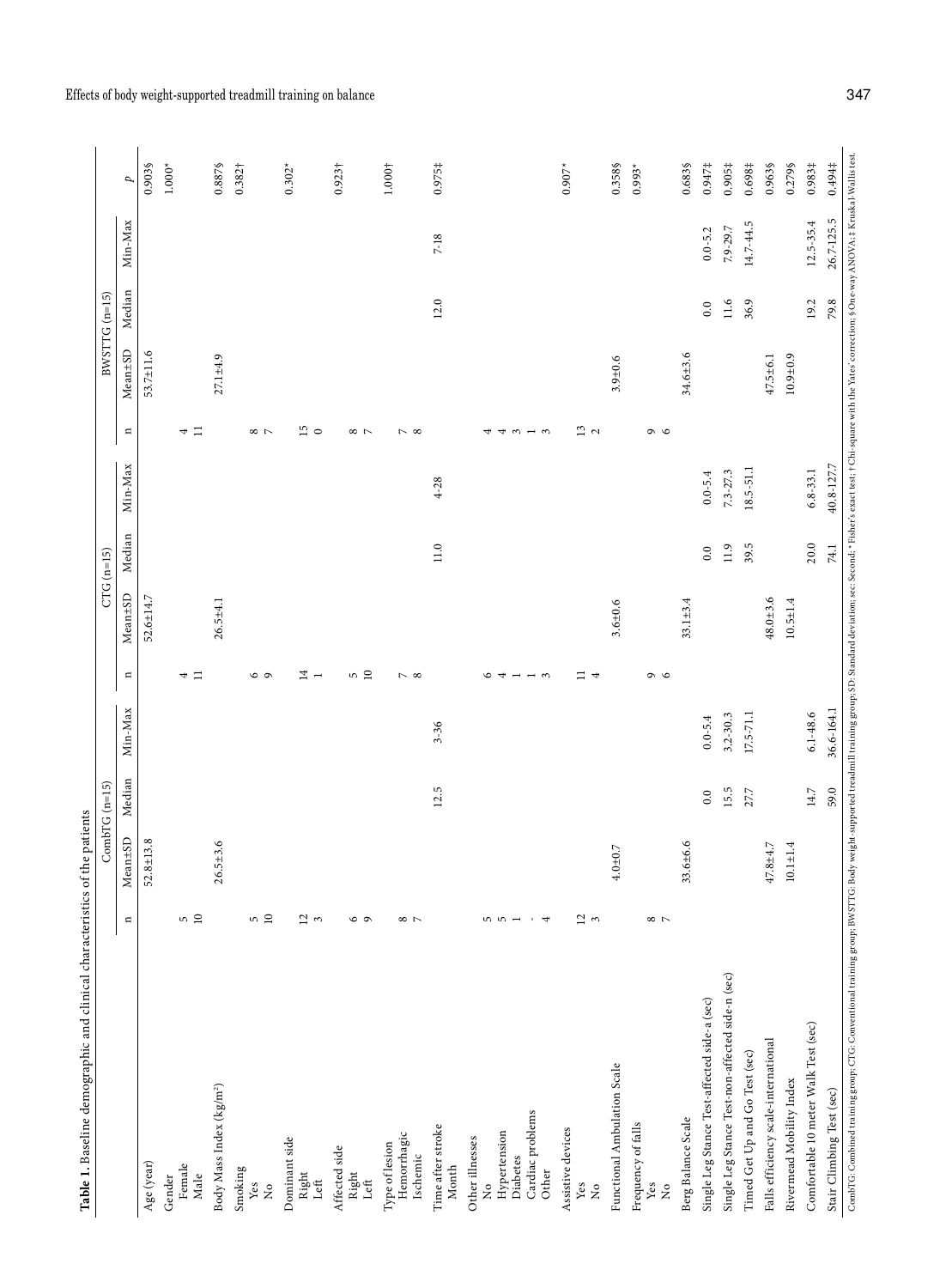Likert scale. The Turkish validated version of the FES-I was used in this study. A higher score indicates better mobility performance.[25]

# *The Rivermead Mobility Index (RMI)*

The RMI was used to assess the functional mobility of the patients. This 15-item test is a hierarchical mobility scale including rolling in bed to running. A higher score indicates better mobility performance.<sup>[26]</sup>

#### *The Comfortable 10-m Walk Test (CWT)*

The CWT was used to determine the speed of comfortable walking. The test was applied in a 10-m corridor. At the first meter, a stopwatch was started and stopped, when the patient reached the 10<sup>th</sup> m.<sup>[27]</sup>

# *The Stair Climbing Test (SCT)*

The duration of ascending and descending 10 steps (17 cm of height) was measured in sec with a stopwatch. The patients are allowed to use handrails or assistive devices, if necessary.[23]

After three trials for the SLST, CWT, and SCT, the mean of the three trials was recorded.

#### **Statistical analysis**

Statistical analysis was performed using the IBM SPSS version 20.0 software (IBM Corp., Armonk, NY, USA). The normality of data distribution was tested using the Shapiro-Wilk test of normality. Descriptive statistics were expressed in mean and standard deviation (SD), or frequency (%). Demographic comparisons of the groups were conducted using the one-way analysis of variance (ANOVA) for normally distributed continuous variables and the Kruskal-Wallis test for not normally distributed continuous variables and, also, the chi-square test for categorical variables. As the Shapiro-Wilk tests showed that the SLST-a/n, TUG, CWT, and SCT data were not normally distributed, non-parametric tests (Wilcoxon signedrank test, Kruskal-Wallis test) were applied. The BBS, FES-I, and RMI data met the assumption of normality based on the Shapiro-Wilk test and were analyzed using parametric tests (paired sample t-test, one-way ANOVA). Post-hoc pairwise comparisons were carried out using the Bonferroni test at a significance level of <0.016. For the other analyses, a *p* value of <0.05 was considered statistically significant. The effect size (d) was calculated by taking the difference between the means before treatment and after treatment and dividing it by the SD of the same measure before treatment. An effect size of 0.2 was considered small, that of 0.5 was considered moderate, and that of 0.8 was considered large.<sup>[28]</sup>

|                                                                                                                                                                                                                                                                                                                                                                                                                                                                                                                                                        |                 | ົດ<br>$Comb fn=1$ |               |                 | $CTG$ (n=15)    |                    |                | $BWSTTG(n=15)$  |             |
|--------------------------------------------------------------------------------------------------------------------------------------------------------------------------------------------------------------------------------------------------------------------------------------------------------------------------------------------------------------------------------------------------------------------------------------------------------------------------------------------------------------------------------------------------------|-----------------|-------------------|---------------|-----------------|-----------------|--------------------|----------------|-----------------|-------------|
| measurements<br>Outcome                                                                                                                                                                                                                                                                                                                                                                                                                                                                                                                                | Baseline        | After training    |               | Baseline        | After training  |                    | Baseline       | After training  |             |
|                                                                                                                                                                                                                                                                                                                                                                                                                                                                                                                                                        | Mean±SD         | Mean±SD           | $P^*$ # $(d)$ | Mean±SD         | Mean±SD         | $P^* \ddagger$ (d) | Mean±SD        | $Mean \pm SD$   | $P^*$ # (d) |
| <b>BBS</b>                                                                                                                                                                                                                                                                                                                                                                                                                                                                                                                                             | 33.6±6.6        | 47.7±7.2          | 0.001(2.13)   | $33.1 \pm 3.4$  | $41.8 + 3.7$    | 0.001(2.58)        | 34.6±3.6       | $42.9 \pm 2.6$  | 0.001(2.30) |
| SLST-a (sec)                                                                                                                                                                                                                                                                                                                                                                                                                                                                                                                                           | $1.3 + 2.0$     | $5.4 + 3.2$       | 0.002(0.57)   | $1.5 + 2.0$     | $3.1 \pm 2.8$   | 0.008(0.50)        | $1.4 + 0.1$    | $2.0 + 3.0$     | 0.398(0.15) |
| $SLST-n$ (sec)                                                                                                                                                                                                                                                                                                                                                                                                                                                                                                                                         | $14.9 + 8.0$    | 28.6±15.8         | 0.002(0.59)   | $14.2 \pm 6.1$  | $18.1 \pm 6.3$  | 0.001(0.62)        | $13.7\pm 6.3$  | 16.6±7.2        | 0.008(0.50) |
| TUG (sec)                                                                                                                                                                                                                                                                                                                                                                                                                                                                                                                                              | $35.6 \pm 15.4$ | $23.7 \pm 13.6$   | 0.001(0.62)   | $36.3 \pm 11.2$ | $30.3 + 9.7$    | 0.001(0.62)        | $33.3 \pm 8.3$ | 27.9±7.2        | 0.001(0.62) |
| FES-I                                                                                                                                                                                                                                                                                                                                                                                                                                                                                                                                                  | 47.8±4.7        | 34.5±7.5          | 0.001(2.82)   | 48.0±3.6        | $42.9 \pm 5.1$  | 0.001(1.40)        | $47.5 \pm 6.1$ | $42.1 \pm 5.3$  | 0.001(0.87) |
| RMI                                                                                                                                                                                                                                                                                                                                                                                                                                                                                                                                                    | $10.1 + 1.4$    | $12.7 \pm 1.1$    | 0.001(1.83)   | $10.5 \pm 1.4$  | $12.0 + 1.1$    | 0.001(1.07)        | $10.9 + 0.9$   | $12.7 + 0.7$    | 0.001(1.97) |
| CWT (sec)                                                                                                                                                                                                                                                                                                                                                                                                                                                                                                                                              | $19.5 \pm 12.3$ | $13.6 + 9.1$      | 0.001(0.59)   | $19.7 + 9.1$    | $16.8 + 7.9$    | 0.001(0.62)        | $20.3 + 5.6$   | $17.2 + 4.9$    | 0.001(0.62) |
| SCT (sec)                                                                                                                                                                                                                                                                                                                                                                                                                                                                                                                                              | 69.5±33.1       | 48.1±30.6         | 0.001(0.62)   | 77.5±26.7       | $69.5 \pm 25.5$ | 0.001(0.62)        | 72.7±37.5      | $61.6 \pm 33.6$ | 0.001(0.62) |
| CombiTG: Combined Training Group; CTG: Conventional Training Group; BVSTTG: Body Weight-Supported Treadmill Training Group; SD: Standard deviation; * Paired sample<br>t-test; ‡ Wilcoxon signed-rank test; d: Cohen's effect size; see: Second; BBS: Berg Balance Scale; SLST-a: Single Leg Stance Test-affected side; SLST-n: Single Leg Stance Test-non-affected<br>side; TUG: Timed Get Up and Go Test; FBS-1: Falls Efficiency Scale-International; RMI: Rivermead Mobility Index; CWT: Comfortable 10 meter Walk Test; SCT: Stair Climbing Test. |                 |                   |               |                 |                 |                    |                |                 |             |

**Table 2.** Balance and mobility parameters at baseline and after training in three groups

Table 2. Balance and mobility parameters at baseline and after training in three groups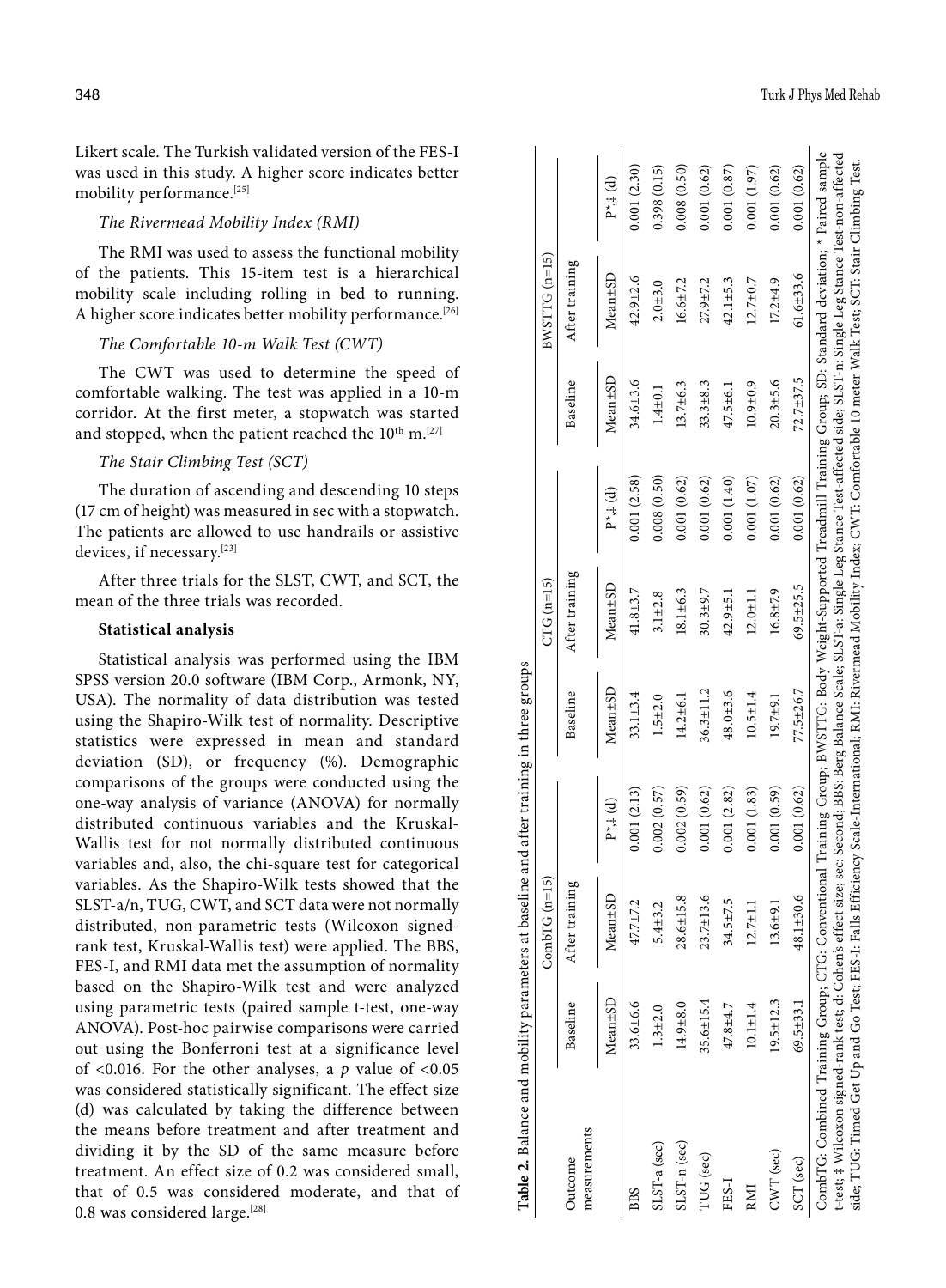# **RESULTS**

A total of 107 patients were assessed for eligibility, and 53 of them failed to meet the inclusion criteria, while nine patients refused to participate in the study. No dropout was observed in groups during six-week study period; all 45 patients completed the study (Figure 1). Demographic and clinical features of the study participants are shown in Table 1. There were no statistically significant differences in demographic and clinical features at baseline (Table 1).

In terms of pre- and post-training, there were statistically significant improvements in the BBS, SLST-affected side (SLST-a), SLST-non-affected side (SLST-n), TUG in the all groups  $(p<0.05)$ , except for SLST-a in the BWSTTG after six-week training (p=0.398). The effect size were large in all groups for BBS and moderate in all groups for SLST-a, SLST-n and TUG. Significant improvements were also determined for the FES-I, RMI, CWT, and SCT in three groups after treatment ( $p=0.001$ ). The effect size was large in all groups for the FES-I, RMI, and moderate in CWT and SCT (Table 2).

The mean change in the BBS, SLST-a, SLST-n, TUG, FES-I, RMI, CWT, and SCT scores at baseline versus post-training are represented in Table 3. The mean changes in primary outcome measures were statistically significant ( $p<0.05$ ) among the groups. In subgroup analysis, all primary outcome measures improved significantly in favor of CombTG, compared to the CTG and BWSTTG (p<0.016). However, no statistically significant difference was found in the mean change of CTG and BWSTTG (p>0.05). There were statistically

|  | <b>Table 3.</b> Mean change from baseline in balance and mobility parameters at the end of study in three groups |  |  |
|--|------------------------------------------------------------------------------------------------------------------|--|--|
|--|------------------------------------------------------------------------------------------------------------------|--|--|

|                                                                                                                                                                 | CombTG $(n=15)$ | $CTG$ (n=15)   | BWSTTG (n=15)   |                                                                                |
|-----------------------------------------------------------------------------------------------------------------------------------------------------------------|-----------------|----------------|-----------------|--------------------------------------------------------------------------------|
|                                                                                                                                                                 | $Mean \pm SD$   | Mean±SD        | $Mean \pm SD$   | $\mathcal{P}$                                                                  |
| Berg Balance Scale                                                                                                                                              | $14.1 \pm 6.3$  | $8.7 \pm 2.4$  | $8.2 \pm 2.3$   | $0.001*$<br>CombTG-CGT 0.001<br>CombTG-BWSTTG 0.0006<br>CGT-BWSTTG 0.33        |
| Single Leg Stance Test-affected side-a (sec)                                                                                                                    | $4.1 \pm 2.3$   | $1.6 + 1.7$    | $0.6 \pm 1.9$   | $0.01\dagger$<br>CombTG-CGT 0.0006<br>CombTG-BWSTTG <0.001<br>CGT-BWSTTG 0.043 |
| Single Leg Stance Test-non-affected side-n (sec)                                                                                                                | $13.7 \pm 10.1$ | $3.9 \pm 2.4$  | $2.8 + 3.1$     | $0.04\dagger$<br>CombTG-CGT 0.0006<br>CombTG-BWSTTG <0.001<br>CGT-BWSTTG 0.043 |
| Timed Get Up and Go Test (sec)                                                                                                                                  | $-11.8 \pm 5.3$ | $-6.0 \pm 1.9$ | $-5.3 \pm 2.9$  | $< 0.001$ †<br>CombTG-CGT 0.007<br>CombTG-BWSTTG 0.007<br>CGT-BWSTTG 0.043     |
| Falls Efficiency Scale-International                                                                                                                            | $-13.2 \pm 7.1$ | $-5.1 \pm 3.4$ | $-5.3 \pm 1.9$  | $< 0.001*$<br>CombTG-CGT <0.001<br>CombTG-BWSTTG <0.001<br>CGT-BWSTTG 0.33     |
| Rivermead Mobility Index                                                                                                                                        | $2.5 \pm 1.3$   | $1.5 \pm 0.9$  | $1.7 + 1.5$     | $0.048*$<br>CombTG-CGT 0.018<br>CombTG-BWSTTG 0.077<br>CGT-BWSTTG 0.33         |
| Comfortable 10-m Walk Test (sec)                                                                                                                                | $-5.9{\pm}4.7$  | $-2.9 \pm 1.4$ | $-3.1 \pm 2.1$  | $0.135\dagger$<br>CombTG-CGT 0.02<br>CombTG-BWSTTG 0.05<br>CGT-BWSTTG 0.33     |
| Stair Climbing Test (sec)                                                                                                                                       | $-21.3 \pm 7.8$ | $-7.9 \pm 4.4$ | $-11.1 \pm 7.6$ | $0.002\dagger$<br>CombTG-CGT <0.001<br>CombTG-BWSTTG <0.001<br>CGT-BWSTTG 0.33 |
| CombTG: Combined Training Group: CTG: Conventional Training Group: BWSTTG: Body Weight Supported Treadmill Training Group: SD: Standard deviation, sec: second: |                 |                |                 |                                                                                |

CombTG: Combined Training Group; CTG: Conventional Training Group; BWSTTG: Body Weight Supported Treadmill Training Group; SD: Standard deviation, sec: second;<br>\* One-way ANOVA; † Kruskal-Wallis Test; Significant *p* value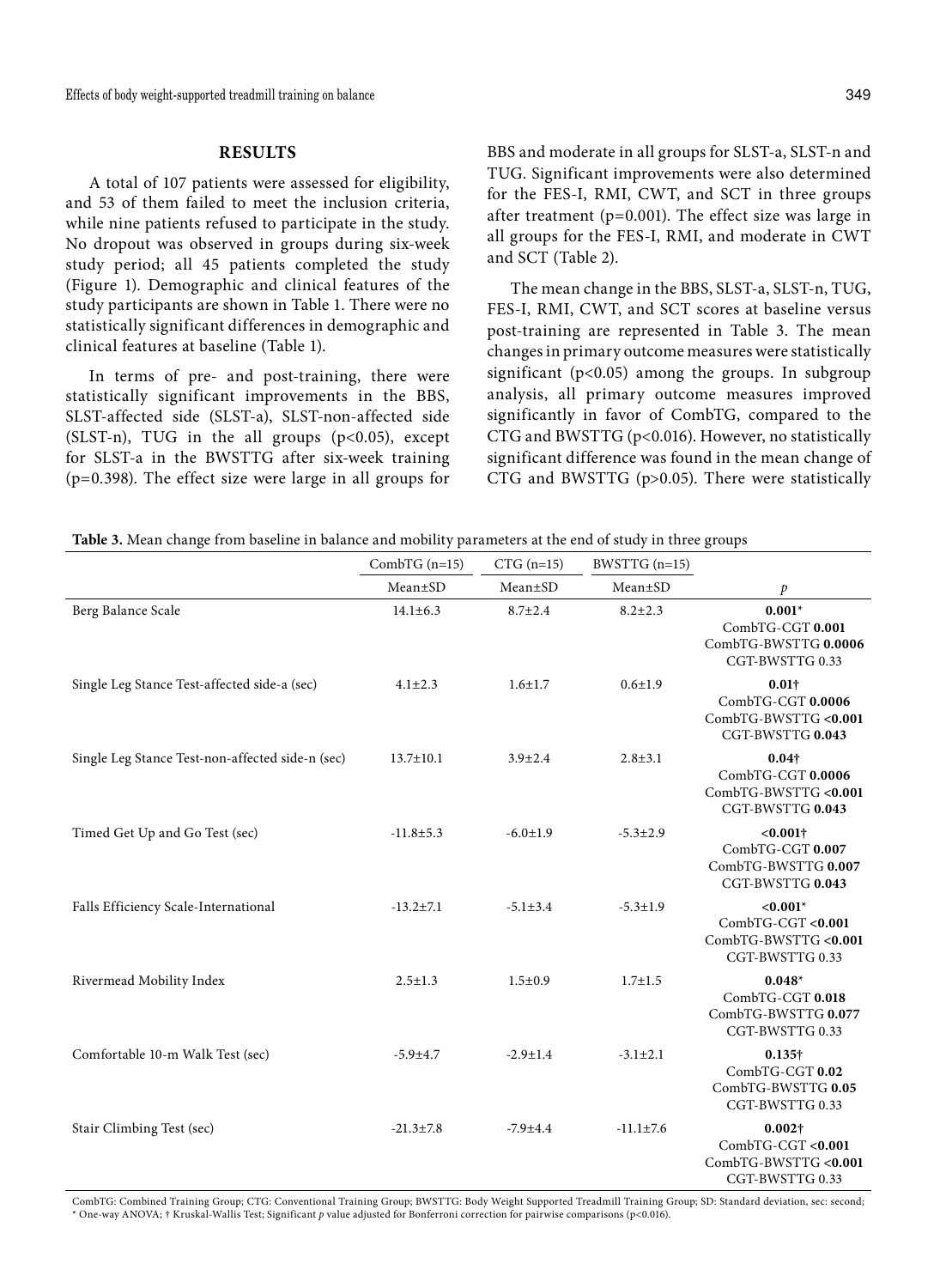significant improvements  $(p<0.05)$  in the intergroup mean change of secondary outcome measures, except for CWT (p=0.135). Moreover, the significance level of the RMI was tend to be statistically non-significant (p=0.048). In the subgroup analysis, the FES-I and SCT outcome measures were found to be improved significantly in favor of the CombTG compared to the CTG and BWSTTG (p<0.016).

No adverse event was observed during the study period.

#### **DISCUSSION**

The results showed that CT, BWSTT, and CombTG increased balance and mobility and reduced fear of falling in post-stroke patients. Additionally, the CombTG experienced more improved balance and mobility performances than the CTG and BWSTTG. Despite different frequencies, both CT and BWSTT caused beneficial effects in the outcome measures.

It is not clear whether the improvements in balance in stroke patients are greater after the BWSTT, compared to other gait rehabilitation methods.[12] Therefore, in this study, three groups with different training frequencies were included, and outcome measures were selected to evaluate the effects on both static and dynamic balance along with gait function. Also, as they were thought to be closely related to the balance function, the level of fear of falling, mobility, and stair climbing were assessed.

In previous studies which compared BWSTT with other gait training methods, therapy frequency of BWSTT was not found to be similar in each study.<sup>[11,29]</sup> Dundar et al.[29] concluded that balance function did not show a significant difference between the CTG (five times per week) and BWSTTG (three times CT per week plus two times BWSTT per week) after 30 sessions. In the present study, we found that CombTG (five times CT per week plus two times BWSTT per week during 30 sessions) improved more in balance than the CTG. Differently from their findings, our results showed that lower frequency of BWSTT induced similar effects with a higher frequency of CT. In another study which was designed as a crossover study on dependent ambulatory strokes, within the first four weeks, one of the group received only CT (five times per week), while the other group received both CT and BWSTT (three times per week).<sup>[11]</sup> The authors concluded that there was no difference between the groups in the balance function after the trainings. The present study had similar groups (BWSTTG and CombTG); however, the CombTG improved more in balance performance

than the BWSTTG. The main difference between two studies was the independence level of stroke patients' ambulation which may be considered as a factor to make a better use of BWSTT in terms of balance development.

There are some conflicting evidence about the isolated BWSTT in the literature.<sup>[1,29,30]</sup> In one of these studies, isolated BWSTT and home-based training groups underwent 36 sessions of 90-min training for 12 to 16 weeks. Similar improvements were reported in the walking speed, motor recovery, and balance in all groups. The authors concluded that the use of BWSTT was not superior to home-based progressive exercise training.[1] In another study, it was shown that BWSTT might provide greater improvement on the TUG than home exercise training.<sup>[30]</sup> In our study, both isolated BSWTT and CT had the same beneficial effects. As patients were supervised by a physical therapist during conventional program, this might have led to similar improvement with BSWTT. The high frequency of CT might be the second reason to provide the same effect with BSWTT.

There are some studies comparing the BWSTT with gait training programs other than CT. Bang and Shin<sup>[10]</sup> compared the effects of BWSTT versus treadmill training on balance and gait parameters. The BWSTT was found more effective than treadmill training in improving balance and walking ability in patients with stroke. In another study, it was concluded that motor-learning science-based overground walking training was not superior to a BWSTT program of equal frequency and duration.<sup>[31]</sup> Although the therapy frequency was the same in the groups, the results of the trials were not similar. In the present study, the therapy frequency was found to be superior in the CombTG compared to the CTG, and better balance function improvement was provided in the CombTG.

In the CombTG, the 10-m comfortable walking time significantly decreased, compared to the other training groups. There are some studies which support our findings about walking speed.<sup>[10,16,30]</sup> In contrast to our results, however, DePaul et al.<sup>[31]</sup> showed that BWSTT had no superiority to overground walking training, when the trainings were delivered at the same frequency (15 sessions over five weeks). This conflict result has been interpreted by the authors as the effect of the more frequent training (30 sessions CT, 12 sessions BWSTT over six weeks) in the CombTG of our study.

After a stroke, falls are one of the most common medical complications with a 73% incidence within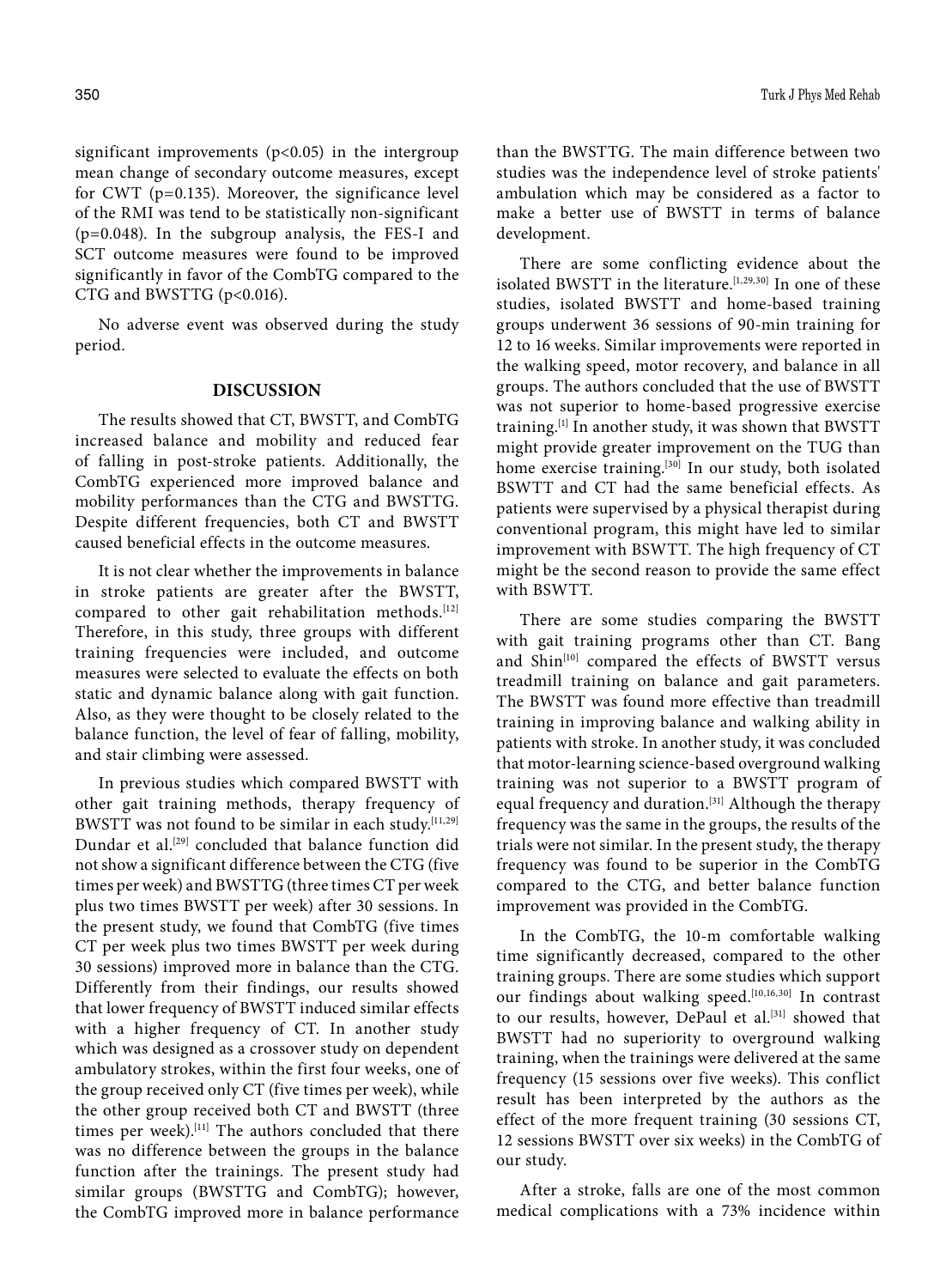the first year.[32] In addition to physical components, psychological factors related to balance impairment and falling include fear of falling and balance confidence.<sup>[33]</sup> While fear of falling is defined as persisting concern regarding falling, balance confidence is defined as an individual's confidence in their ability to maintain their balance and remain steady.[34] To the best of our knowledge, in the literature, there is no study investigating how the level of fear of falling changes after BWSTT in stroke patients; however, there are some studies concluding that balance confidence would be improved after BWSTT.[10,16] In our study, the level of fear of falling significantly declined after training in all groups, although the CombTG had more significant change.

In the literature, no study is available researching the effects of how BWSTT would change the level of mobility and climbing stairs. The only study evaluating the performance standing on one leg showed that there was no significant difference after BWSTT compared to overground training.<sup>[13]</sup> In this study, there were no data about on which leg the patients stood on. In our study, the performance was better in each group on both leg after training except that non-effected side test of BWSTTG. The CombTG's performance was significantly better, compared to other groups on both legs after training.

The study has important strengths in terms of the interpretation of the results. First, in the literature, the BWSTT efficacy trials were designed with only two study groups. However, our study design included three study groups. Second, this study provided scientific findings of different frequencies. Third, the patients were recruited from the same rehabilitation hospital in our study which provided homogeneity in both medical care and rehabilitation team. Finally, multiple outcome measures were used to assess all aspects of balance and fear of falling.

The clinical implication of these results indicated that lower frequency of isolated BWSTT was as much effective as higher frequency of CT on balance, mobility, and fear of falling in ambulatory post-stroke patients.

Nonetheless, there are some limitations to this study. First, the sample size is small. Second, there was no follow-up period in the study. Third, the study protocol included both inpatient and outpatient populations. Finally, there was a difference among the groups in terms of range of time after stroke, although there was no statistically significant difference among the groups in terms of the mean change.

In conclusion, this study demonstrates that CombTG has considerable effects on balance, mobility, and fear of falling parameters, while lower frequency of isolated BWSTT is as much effective as a higher frequency of CT in ambulatory post-stroke patients. Our results can contribute the effectiveness of isolated or combined training of BWSTT. The selection of appropriate treatment for balance improvement should be based on treatment equipment, available physiotherapist, and patient's motivation to participate in more frequent post-stroke rehabilitation. However, further comprehensive studies are required to evaluate the long-term effects of BWSTT on balance and mobility function of patients with stroke.

#### **Declaration of conflicting interests**

We thank to Saime Nilay Arman, Tugba Civi, and physiotherapist team of our hospital for their contributions to this study.

#### **Declaration of conflicting interests**

The authors declared no conflicts of interest with respect to the authorship and/or publication of this article.

#### **Funding**

The authors received no financial support for the research and/or authorship of this article.

#### **REFERENCES**

- 1. Duncan PW, Sullivan KJ, Behrman AL, Azen SP, Wu SS, Nadeau SE, et al. Body-weight-supported treadmill rehabilitation after stroke. N Engl J Med 2011;364:2026-36.
- 2. Pollock A, Baer G, Campbell P, Choo PL, Forster A, Morris J, et al. Physical rehabilitation approaches for the recovery of function and mobility following stroke. Cochrane Database Syst Rev 2014;4:CD001920.
- 3. Barbeau H. Locomotor training in neurorehabilitation: emerging rehabilitation concepts. Neurorehabil Neural Repair 2003;17:3-11.
- 4. Mao YR, Lo WL, Lin Q, Li L, Xiao X, Raghavan P, et al. The Effect of Body Weight Support Treadmill Training on Gait Recovery, Proximal Lower Limb Motor Pattern, and Balance in Patients with Subacute Stroke. Biomed Res Int 2015;2015:175719.
- 5. Mehrholz J, Thomas S, Elsner B. Treadmill training and body weight support for walking after stroke. Cochrane Database Syst Rev 2017;8:CD002840.
- 6. Lee HJ, Cho KH, Lee WH. The effects of body weight support treadmill training with power-assisted functional electrical stimulation on functional movement and gait in stroke patients. Am J Phys Med Rehabil 2013;92:1051-9.
- 7. Yen CL, Wang RY, Liao KK, Huang CC, Yang YR. Gait training induced change in corticomotor excitability in patients with chronic stroke. Neurorehabil Neural Repair 2008;22:22-30.
- 8. Mudge S, Rochester L, Recordon A. The effect of treadmill training on gait, balance and trunk control in a hemiplegic subject: a single system design. Disabil Rehabil 2003;25:1000-7.